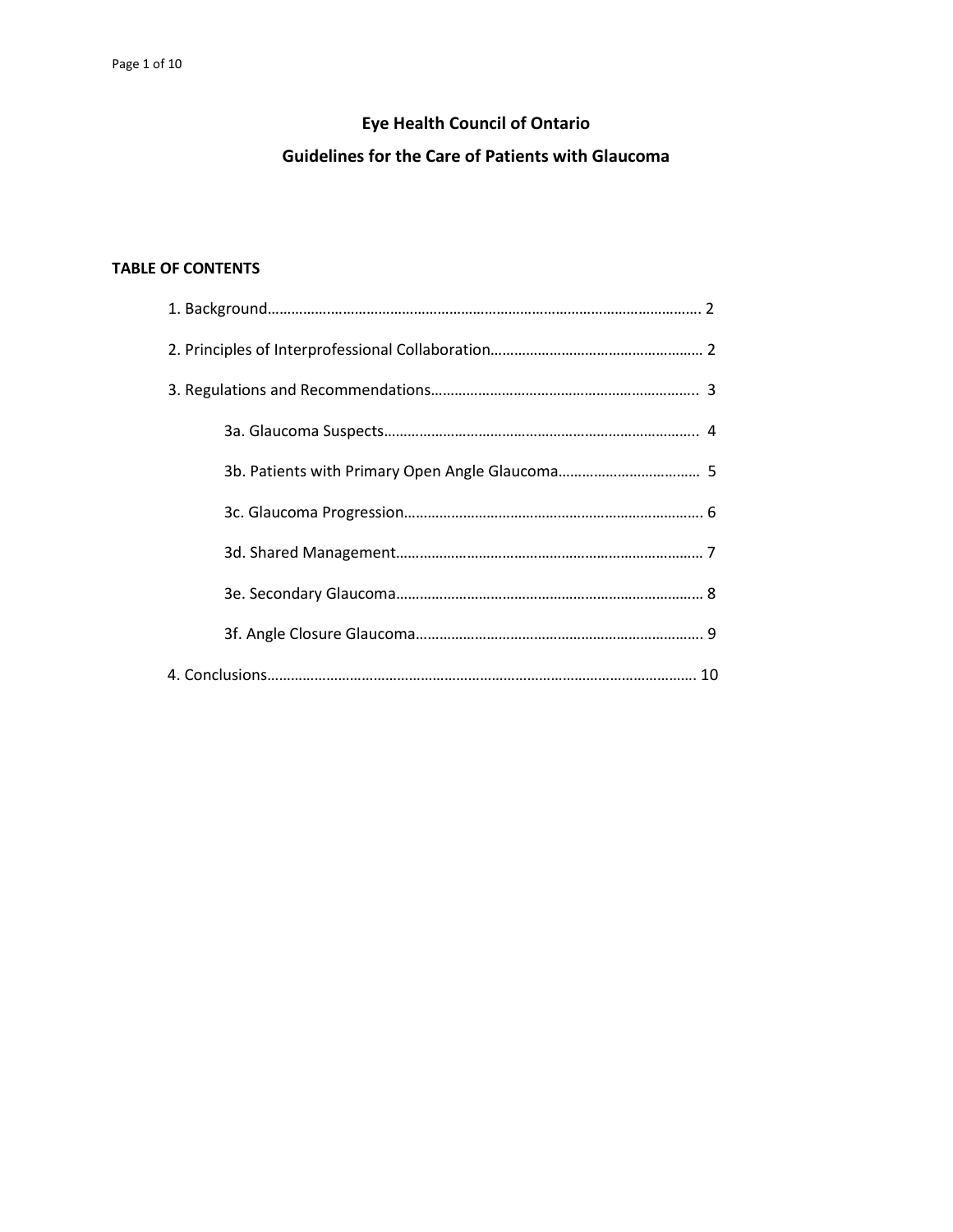#### **1. BACKGROUND**

This document was developed in order to better define models of care for glaucoma suspects and patients with glaucoma in Ontario, given the change in the scope of optometric practice as outlined in Ontario Regulations 111/11 and 112/11, made under the Optometry Act (1994).

There is great variability in the severity and presentation of patients with glaucoma, making it difficult to articulate general guidelines for care applicable to all possible clinical presentations. The ultimate goal of the Guidelines is to increase accessibility and to improve the quality of care provided to these patients.

This Guideline referred to the Canadian Ophthalmological Society Evidence-based Clinical Practice Guidelines for the Management of Glaucoma in the Adult Eye (*Can J Ophthalmol*. 2009;44 (suppl 1):S1- S54) for general principles and definitions, and the College of Optometrist of Ontario's "Standards of Practice – Glaucoma" and "The Designated Drugs and Standards of Practice Regulation". The Guideline is not intended to restrict scopes of practice or serve as a standard of medical care. Standards of medical care are specific to all the facts or circumstances in an individualized case, and can be subject to change as scientific knowledge and technology advance and as practice patterns evolve.

#### **2. PRINCIPLES OF INTERPROFESSIONAL COLLABORATION**

The Eye Health Council of Ontario endorses the Key Principles for interprofessional collaboration as outlined by the "Model of Interprofessional Collaboration in the Care of Glaucoma Patients and Glaucoma Suspects" (Section 3, COS, June 2011).

The key principles are:

- o Patient-centred approach
- o Timely access to appropriate eye care professional
- o Ongoing commitment to high-quality standards of care
- o Evidence-based approach to care
- o Collegial relationships
- o Effective, clear and timely communication
- $\circ$  Optimal utilization of professional competencies and finite resources
- o Duplication of tests and services kept to a minimum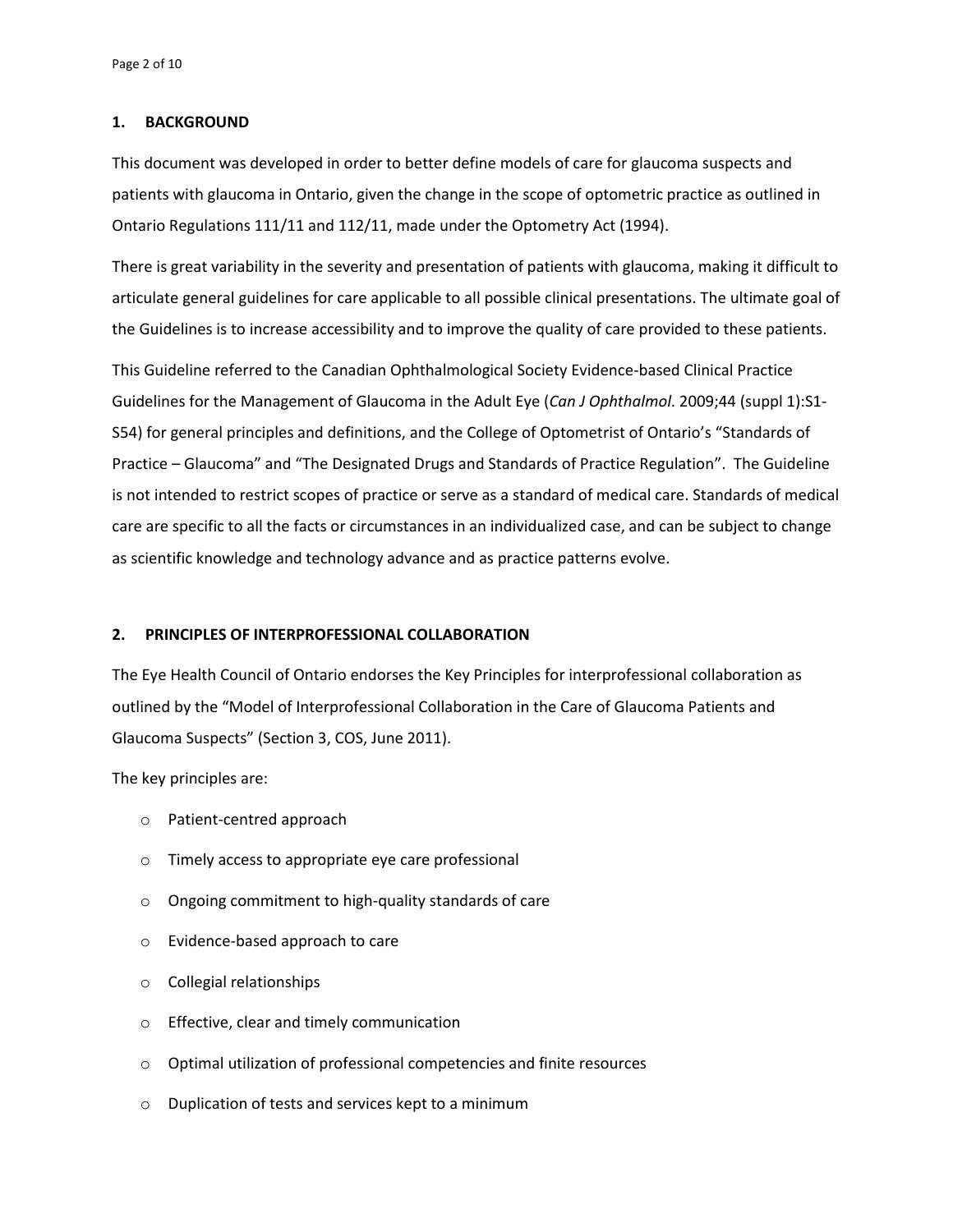### **3. REGULATIONS and RECOMMENDATIONS**

Recommendations are presented in context with current optometry regulations in Ontario. These are recommendations only and need to be adapted to the individual circumstances of the clinical presentation, availability of eye care professionals, and resources.

A typical examination for a patient with glaucoma or a glaucoma suspect would include gonioscopy, intraocular pressure (IOP), central corneal thickness, threshold visual fields, and assessment and documentation of the optic nerve and nerve fibre layer. The current "standard" for measuring IOP is Goldmann applanation tonometry.

The following table defines the stages of glaucoma.

| STAGING OF THE GLAUCOMA SUSPECT AND PATIENTS WITH GLAUCOMA <sup>#</sup> |  |
|-------------------------------------------------------------------------|--|
|-------------------------------------------------------------------------|--|

| <b>Suspect</b>  | 1 or 2 of the following:<br>$IOP > 21$ mm Hg<br>suspicious disc or cup to disc $(C/D)$ asymmetry of $> 0.2$<br>suspicious 24-2 (or similar) VF defect |
|-----------------|-------------------------------------------------------------------------------------------------------------------------------------------------------|
| Early           | Early glaucomatous disc features (e.g. $C/D^* < 0.65$ ) and/or mild VF defect not                                                                     |
| Glaucoma        | within 10 degrees of fixation (e.g. MD better than -6 dB on HVF 24-2)                                                                                 |
| <b>Moderate</b> | Moderate glaucomatous disc features (e.g. vertical C/D* 0.7–0.85) and/or                                                                              |
| Glaucoma        | moderate visual field defect not within 10 degrees of fixation (e.g. MD from -6                                                                       |
|                 | to -12 dB on HVF 24-2)                                                                                                                                |
| <b>Advanced</b> | Advanced glaucomatous disc features (e.g. $C/D^* > 0.9$ ) and/or VF defect within                                                                     |
| Glaucoma        | 10 degrees of fixation** (e.g. MD worse than -12 dB on HVF 24-2)                                                                                      |

HVF=Humphrey Visual Field Analyzer; MD=mean deviation

\*Refers to vertical C/D ratio in an average size nerve. If the nerve is small, then a smaller C/D ratio may still be significant; conversely, a large nerve may have a large vertical C/D ratio and still be within normal limits.

\*\*Also consider baseline 10-2 VF (or similar)

# **Source**: Adapted from the Canadian Ophthalmological Society evidence-based clinical practice guidelines for the management of glaucoma in the adult eye. *Can J Ophthalmol*. 2009;44 (suppl 1):S1- S54.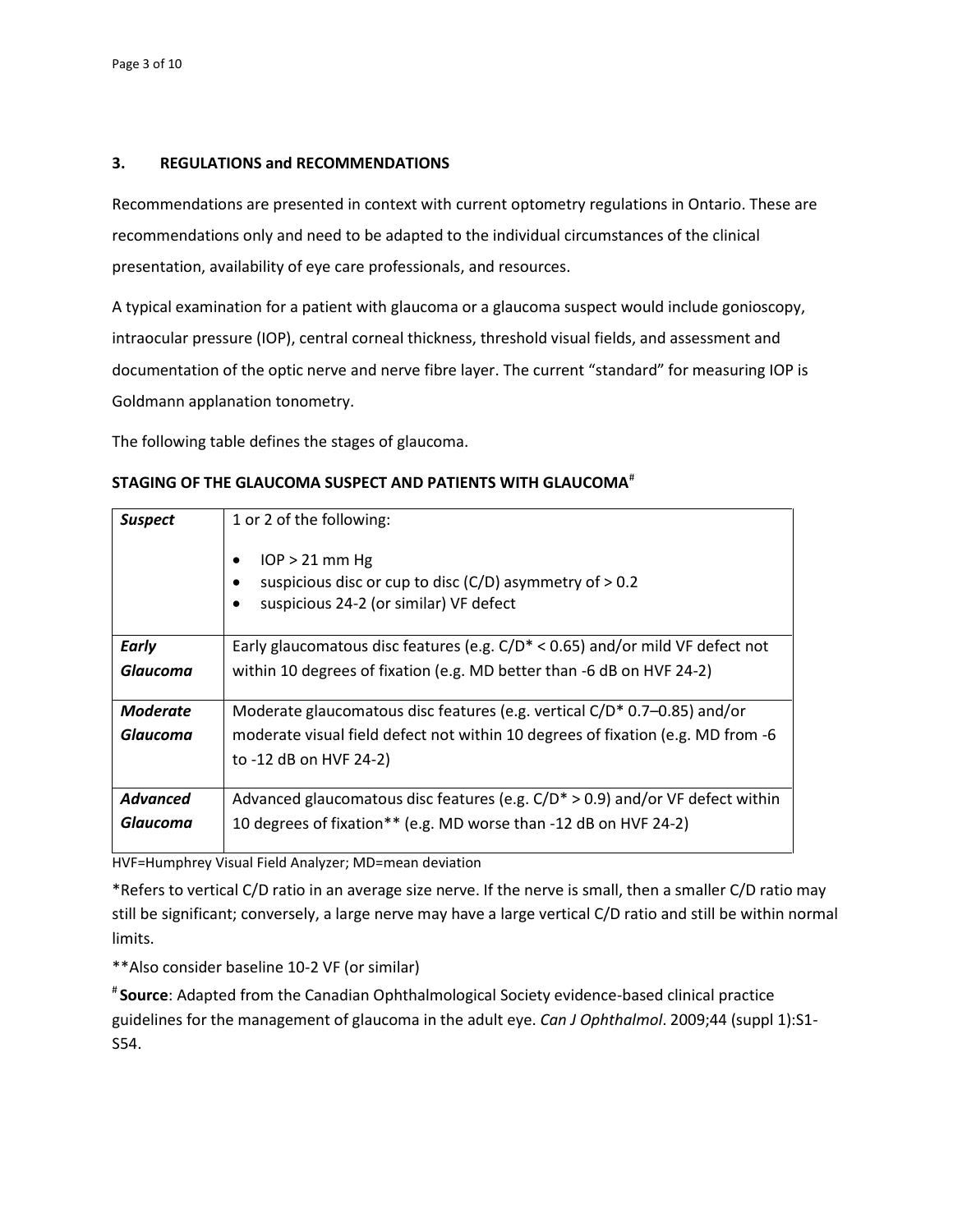## **3a. Glaucoma Suspects**

**Optometry Regulation:** The Regulation does not address patients considered glaucoma suspects.

## **i. Low Risk Glaucoma Suspects**

Glaucoma suspects of low risk may be managed by either an optometrist or ophthalmologist. Low risk glaucoma suspects have one of the following:

- $\bullet$  IOP > 21 mm Hg
- $\bullet$  suspicious disc or cup to disc (C/D) asymmetry of  $> 0.2$
- suspicious 24-2 (or similar) VF defect (*Can J Ophthalmol*. 2009;44 (suppl 1):S1-S54)

However the level of suspicion given these abnormal parameters is low enough that the health care professional has determined that it is unlikely the patient will develop glaucoma.

Low risk glaucoma suspects may include:

- Young adult patient with family history but no significant ocular findings
- Ocular hypertensive with pressures in the low- to mid-20s but no other significant ocular findings
- Patients with an anomalous or suspicious disc but no other significant ocular findings

After completion of the initial assessment and the establishment of baseline clinical data, the frequency of follow-up examinations will be left to the discretion of the attending eye care professional, although it is suggested that the patient should be followed at least every 2 years. At each follow-up visit, stability should be assessed (*i.e.* are the IOP, optic disc and visual field stable?). In cases where a change in optic disc or visual field is suspected, a confirmatory exam should be performed. If change is confirmed, then the patient should be managed as a patient with early glaucoma.

# **ii. High Risk Glaucoma Suspects**

Glaucoma suspects of high risk may be managed by either an optometrist or ophthalmologist, and should be assessed at least annually. High risk glaucoma suspects have one or more of the following but the variation from the normal is much greater than that seen in low risk suspects:

- $\bullet$  IOP > 21 mm Hg
- $\bullet$  suspicious disc or cup to disc (C/D) asymmetry of  $> 0.2$
- suspicious 24-2 (or similar) VF defect (*Can J Ophthalmol*. 2009;44 (suppl 1):S1-S54)

High risk glaucoma suspects may include:

 IOP in the high 20s and a positive primary family history of glaucoma, but no other significant ocular findings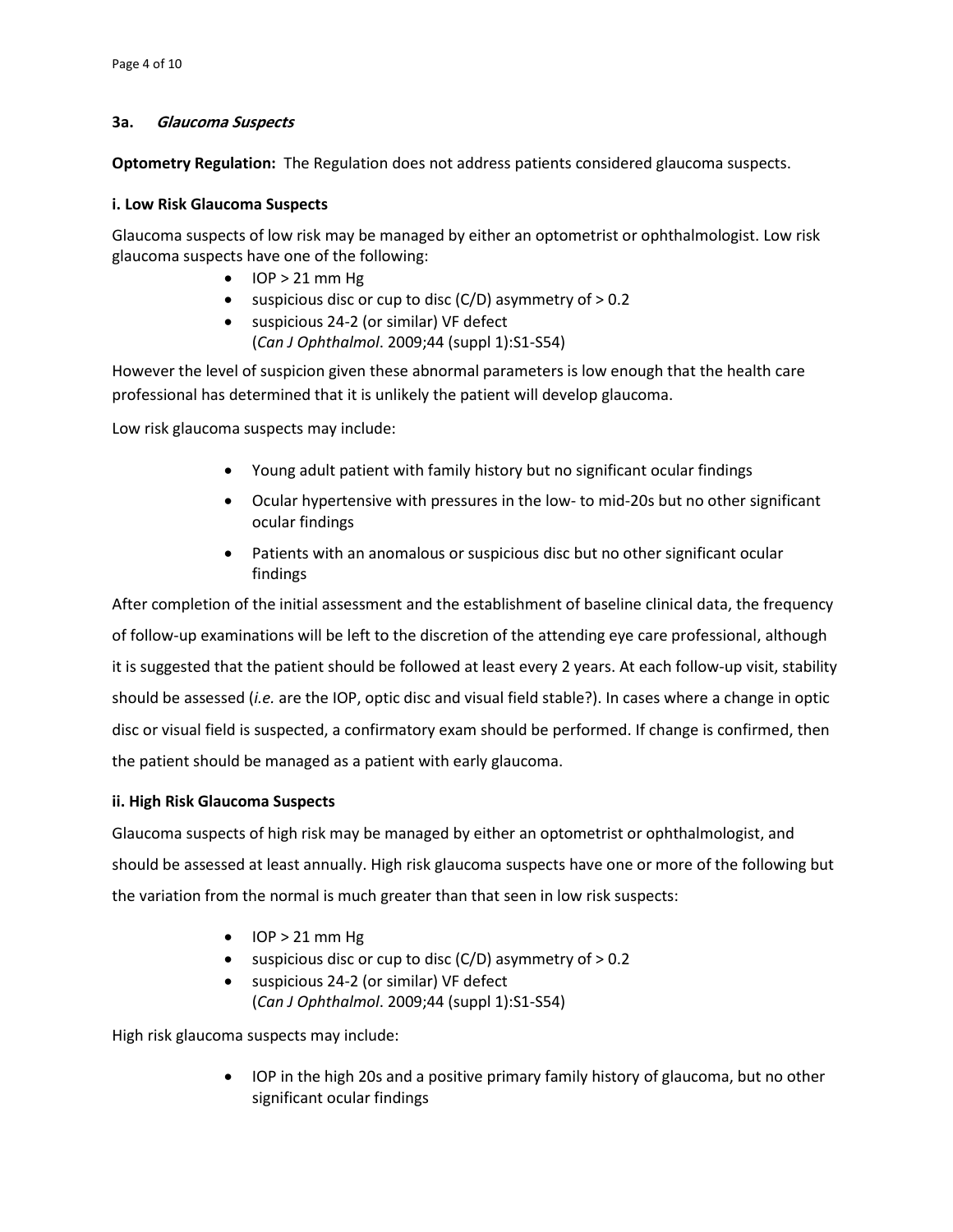Suspicious cupping, thin central corneal thickness, IOP in the low 20s but no other significant ocular findings

A high risk glaucoma suspect requires more frequent evaluations and/or testing following the establishment of baseline clinical data. Patients should be made aware of their risk factors for developing glaucoma, and the rationale to initiate ocular hypotensive therapy should be discussed.

#### **3b. Patients with Primary Open Angle Glaucoma**

#### **Optometry Regulation:**

Optometrists *"… may only treat a patient with glaucoma where the patient has primary openangle glaucoma the treatment of which is not complicated by either a concurrent medical condition or a potentially interacting pharmacological treatment."* 

In addition, *"It is a standard of practice of the profession that a member may only treat a patient having open-angle glaucoma, the treatment of which is complicated by either a concurrent medical condition or a potentially interacting pharmacological treatment, in collaboration with a physician with whom the member has established a co-management model of care for that patient and who is,* 

*(a) certified by the Royal College of Physicians and Surgeons of Canada as a specialist in ophthalmology; or* 

*(b) formally recognized in writing by the College of Physicians and Surgeons of Ontario as a specialist in ophthalmology."*

#### **i. Patients with Early POAG**

Patients with early POAG may be diagnosed and managed by either an optometrist or ophthalmologist. Careful baseline data should be established. Follow-up examinations should be at least every 6 months over the following 18 months in order to begin establishing the rate of progression. In general, stable patients should have an IOP assessment at least every 6 months, with visual field and objective optic nerve head assessment at least annually, depending on the clinical presentation.

#### **ii. Patients with Moderate POAG**

Patients with moderate POAG may be diagnosed and managed by either an optometrist or ophthalmologist. However, optometrists are encouraged to refer the patient to an ophthalmologist immediately should they have any unresolved concerns over the patient's status. Alternatively, they may consider initiating treatment and referring the patient within a reasonable period of time (for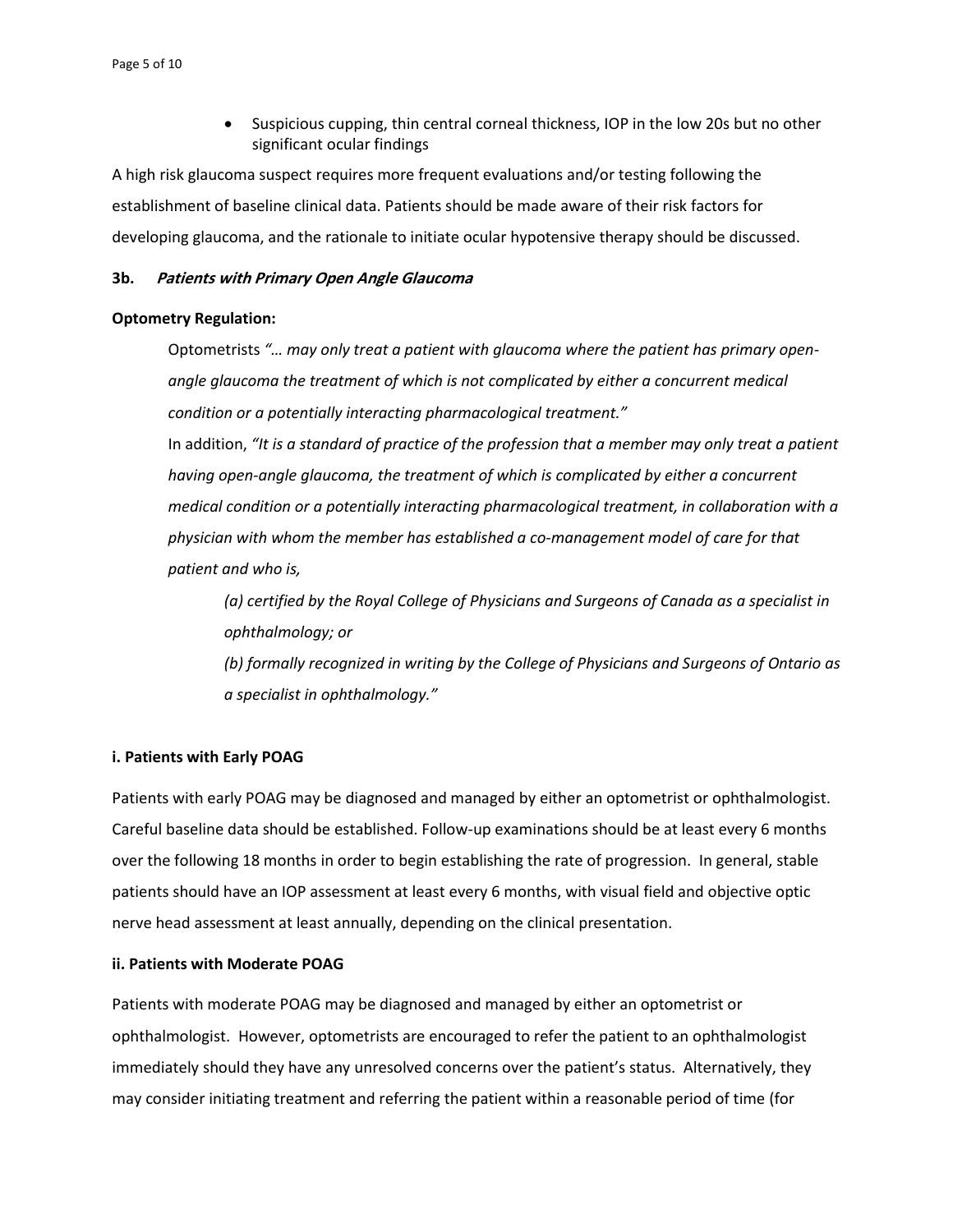example, 6 months) for consideration of future shared management. Following the establishment of sound baseline data, patients with a stable clinical presentation should have an IOP assessment at least every 6 months, with visual field and objective optic nerve head assessment at least annually, depending upon the clinical presentation. Should a patient with moderate POAG being managed by an optometrist demonstrate disease progression despite optimal medical therapy, the patient should be referred to an ophthalmologist.

#### **iii. Patient with Advanced POAG**

Patients with advanced POAG are at significant risk of going blind and should be treated by the most experienced eye care professional available. In light of the frequent need for surgical intervention, an ophthalmologist with expertise in the surgical management of this disease should be responsible for the care of these patients. Should all treatment options be exhausted, a quiet end-stage eye may be more appropriately followed in a shared management arrangement.

IOP, visual fields and objective optic nerve assessment should occur at least every 3 to 6 months until the patient is considered stable. Patients with severe disease are at high risk of visual disability and blindness and should generally be treated more aggressively and followed at more frequent intervals than those with earlier disease.

The clinical management of these patients should focus on ensuring stability of the IOP, visual field and optic nerve, adherence to treatment, and tolerance to medications.

#### **3c.** *Glaucoma Progression*

Detecting, and ideally preventing, progression is key to the management of glaucoma.

The following are clinical scenarios of unstable glaucoma patients, taken from the COS Guidelines:

- i. **IOP criterion:** If a patient on glaucoma treatment is not meeting target IOP despite changes being made in their medical management.
- ii. **Visual field criterion**: If a patient on glaucoma treatment demonstrates repeatable, clinically significant and greater than expected change in the visual field, despite changes being made to their target IOP and medical management.
- **iii. Optic nerve criterion:** If a patient on glaucoma treatment demonstrates repeatable, clinically significant and greater than expected change in the appearance of the RNFL or the optic nerve (for example, disc haemorrhage), despite changes being made to their target IOP and medical management.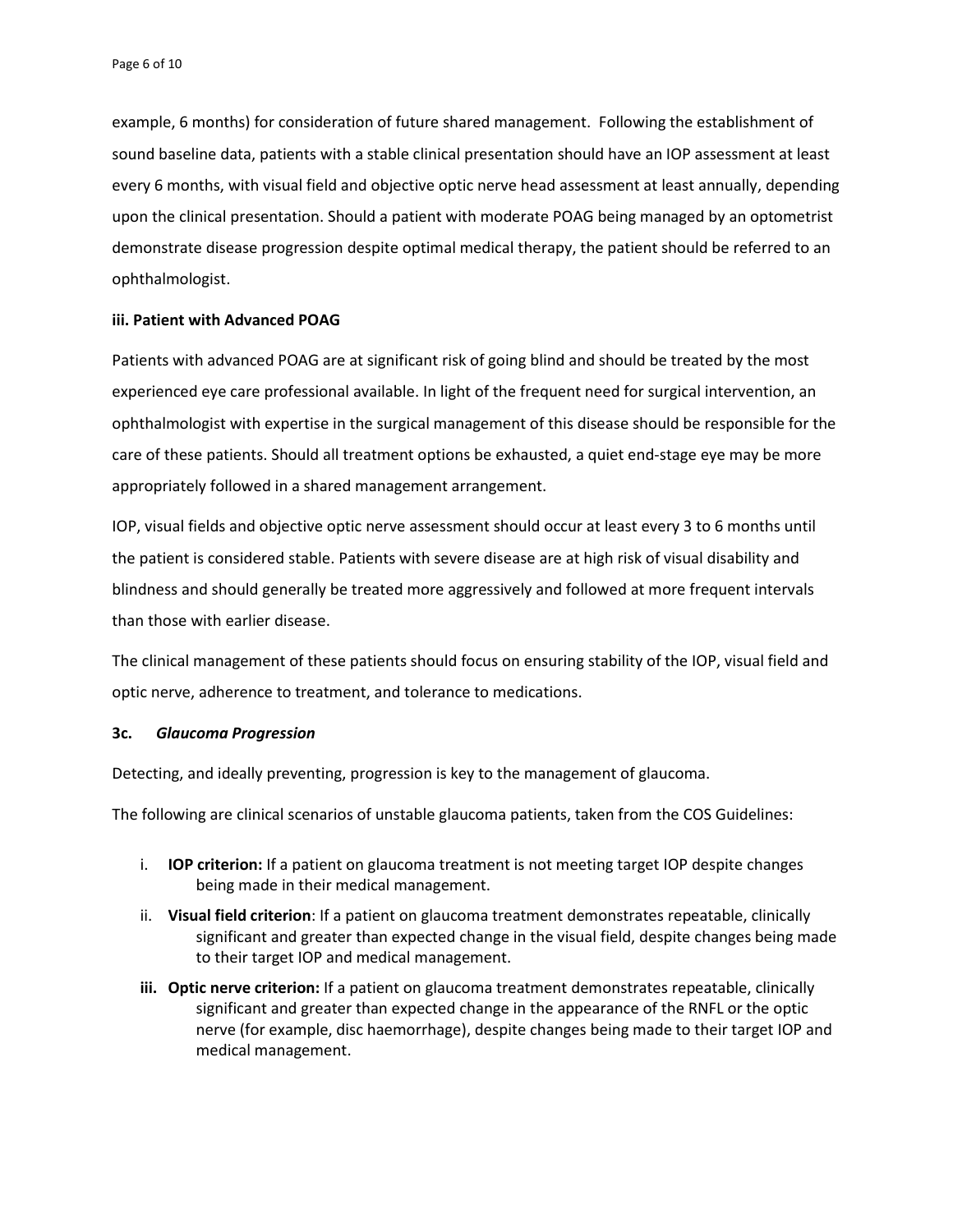The COS Glaucoma Guidelines recommend that a correlation between structural and functional changes be sought in suspected progression, even though it is more common for a change to be detected with one or the other independently. At all times, the variability of test results, both for structural and functional assessments, should be kept in mind, along with the existence of both false positive and false negative results.

#### **3d.** *Shared Management*

The **Optometry Regulation** requires an optometrist to share management with an ophthalmologist for:

- (a) POAG complicated by a concurrent medical condition, or
- (b) POAG complicated by a potentially interacting pharmacological treatment.

In such circumstances there must be clear and documented communication outlining the expectations with respect to disease management, frequency of visits to each eye care professional and criteria for fast-track referral. It is important that the patient understands which clinician is the primary point of contact. This will normally be the optometrist, unless agreed upon by the optometrist and ophthalmologist and communicated to the patient. Repetition of tests should be minimized wherever possible.

Concurrent medical or ocular conditions of note may include but are not limited to:

- If a beta blocker is to be considered: these agents may be contraindicated if there is a history of congestive heart failure, bradycardia, heart block, asthma, chronic obstructive pulmonary disease or poorly controlled diabetes.
- If a prostaglandin is to be considered: these agents may be contraindicated if there is intraocular inflammatory disease or a history of cystoid macular edema (CME).
- If a cholinergic is to be considered: these agents may be contraindicated if there is intraocular inflammatory disease, retinal lattice degeneration, retinal tears or retinal detachment.

Potentially interacting pharmacological treatments of note may include:

If a cholinergic is to be considered: these agents may interact with MAO inhibitors.

Note: the above bullets are not intended to be a comprehensive list in any way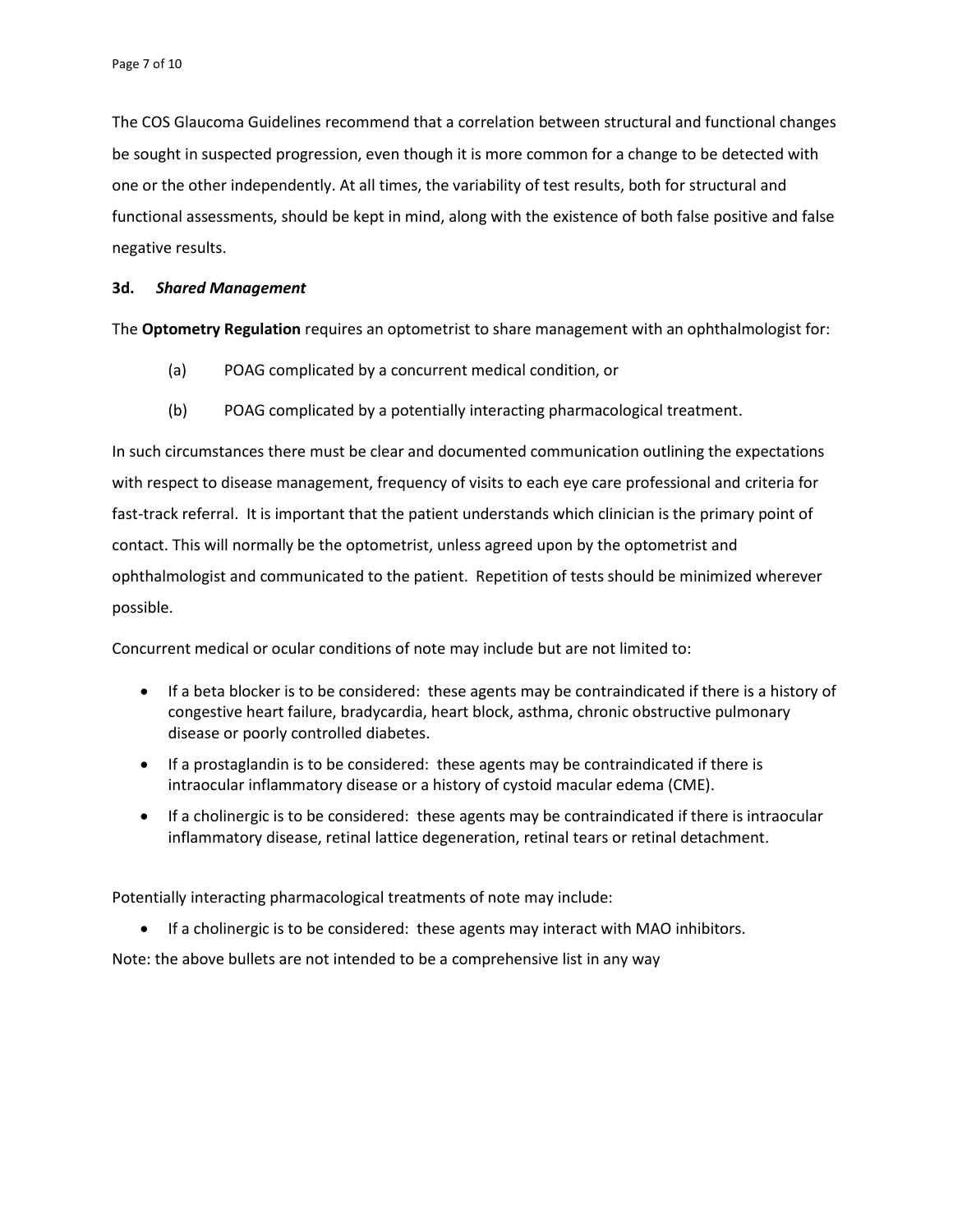Recommendations for Shared Management:

- The results of all tests should be communicated between optometrist and ophthalmologist
	- This could be as simple as stating: fields stable, no change in RNFL or ONH, IOP 14/15
- All changes in management should be communicated between optometrist and ophthalmologist
	- This could include changes in treatment, frequency of visits, and frequency of testing
- All changes in advice to the patient should be communicated between optometrist and ophthalmologist
	- This could include timing of medications, and use of punctal occlusion
- Any changes in disease status or complications should be communicated between optometrist and ophthalmologist
	- This could include disease progression, allergic reactions, significant side effects, and development of concurrent disease which may complicate test results (e.g. AMD, cataract)

# **3e. Secondary Glaucoma**

# **Optometry Regulation:**

*"It is a standard of practice of the profession that a member (optometrist) shall immediately refer a patient having a form of glaucoma other than primary open angle glaucoma to a physician or to a hospital."*

# **Recommendation:**

Under these circumstances, following the initial referral there should be communication between the ophthalmologist and optometrist with respect to the diagnosis and ongoing management of the patient. The ophthalmologist may assume care of the patient, may recommend active shared management, or may offer to see the patient on an as needed (consultant) basis, specifying that the optometrist continues to provide primary care.

For example, a patient presents with pigment dispersion syndrome, suspicious cupping with a C/D ratio of 0.7, a repeatable nasal step defect, and IOPs of 25mmHg. The optometrist diagnoses the secondary glaucoma, and immediately arranges a referral to an ophthalmologist. The diagnosis is confirmed and a management strategy is developed. At that time, the ophthalmologist may elect to continue caring for the patient, may recommend a shared care paradigm, or may return the patient to the optometrist for continued care while remaining available on an as needed basis. A second possibility involves the optometrist calling the ophthalmologist, and the two agreeing upon an initial therapeutic approach until the ophthalmologist is able to review the patient.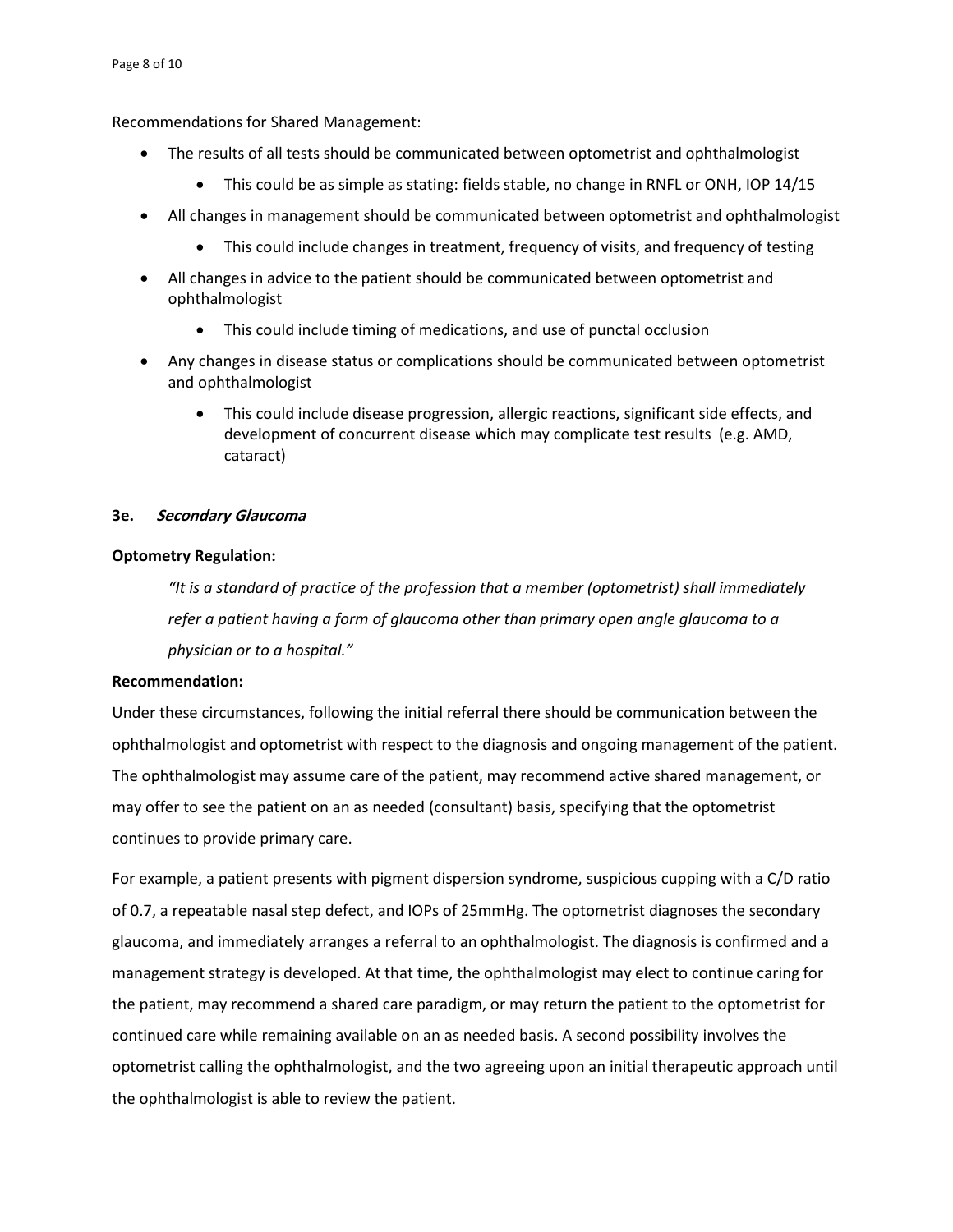#### **3f. Angle Closure Glaucoma**

#### **Optometry Regulation:**

*"(1) Subject to subsections (2) and (3), it is a standard of practice of the profession that a member (optometrist) shall immediately refer a patient having a form of glaucoma other than primary open angle glaucoma to a physician or to a hospital.*

*(2) It is a standard of practice of the profession that a member may initiate treatment for a patient having angle-closure glaucoma only in an emergency and where no physician is available to treat the patient.*

*(3) It is a standard of practice of the profession that a member shall immediately refer any patient being treated in accordance with subsection (2) to a physician or hospital once the emergency no longer exists or once a physician becomes available, whichever comes first.*

*(4) In this section, "hospital" means a hospital within the meaning of the Public Hospitals Act."*

#### **Recommendation:**

 $\overline{\phantom{a}}$ 

**i. Angle Closure Suspect and Narrow Angles<sup>1</sup>: An optometrist may monitor narrow angles in patients at** risk of eventually developing Angle Closure and/or Angle Closure Glaucoma. The optometrist should refer the patient to an ophthalmologist for consideration of prophylactic iridotomies should there be a risk of the angle becoming occludable.

**ii. Primary Angle Closure:** The optometrist should refer the patient to an ophthalmologist.

**iii. Primary Angle Closure Glaucoma:** The optometrist should refer the patient to an ophthalmologist.

**iv. Acute Angle Closure:** An attack of Angle Closure Glaucoma is an ocular emergency. A timely referral to a physician or hospital must be made. When it is in the patient's best interest, optometrists should

Primary Angle Closure: Shallow anterior chamber angle in presence of iridotrabecular contact, verified by gonioscopy; peripheral anterior synechiae; elevated IOP; no evidence of disc or field damage.

Primary Angle Closure Glaucoma: Shallow anterior chamber angle in presence of iridotrabecular contact, verified by gonioscopy; peripheral anterior synechiae; elevated IOP; evidence of disc and/or field damage.

 $^{\text{1}}$  Definitions provided in: [Angle Closure and Angle Closure Glaucoma.](http://www.kuglerpublications.com/index.php?p=256&page=publication) WGA Consensus Series 3. Eds[: R.N. Weinreb](http://www.kuglerpublications.com/index.php?page=results&aut=236) & [D.S. Friedman.](http://www.kuglerpublications.com/index.php?page=results&aut=266) Kugler Publications. 2006

Narrow Angles: Open but can close under appropriate circumstances; unable to view posterior trabecular meshwork (270 $^0$ ); IOP not elevated.

Primary Angle Closure Suspect: Narrow angles, verified by gonioscopy; no peripheral anterior synechiae; IOP not elevated; no evidence of disease (disc or field).